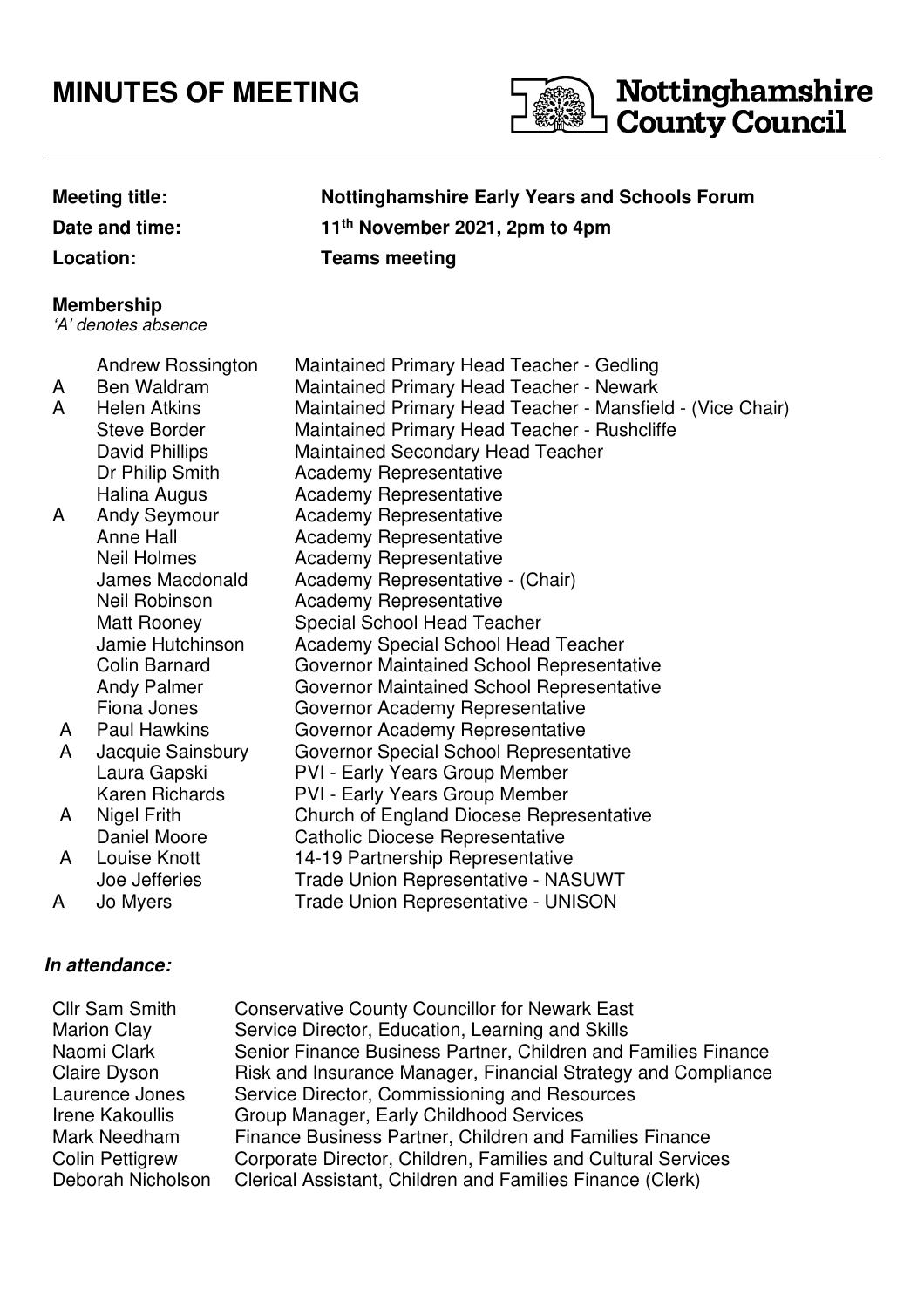| 1. | Welcome                                                                                                                                                                                                                                                                                                                                                                                                                                                 |               |
|----|---------------------------------------------------------------------------------------------------------------------------------------------------------------------------------------------------------------------------------------------------------------------------------------------------------------------------------------------------------------------------------------------------------------------------------------------------------|---------------|
|    | James Macdonald welcomed all members to the meeting. Introduced Deborah Nicholson who was in<br>attendance to take the minutes.                                                                                                                                                                                                                                                                                                                         |               |
|    | <b>Apologies</b>                                                                                                                                                                                                                                                                                                                                                                                                                                        |               |
|    | Apologies were received from Jacqui Sainsbury, Toni Gardner, Ben Waldram, Andy Seymour and<br>Paul Hawkins.                                                                                                                                                                                                                                                                                                                                             |               |
| 2. | Minutes - 16 <sup>th</sup> September 2021                                                                                                                                                                                                                                                                                                                                                                                                               | <b>ACTION</b> |
|    | Minutes approved as accurate and correct. James Macdonald thanked Matt Rooney for<br>hosting the last meeting.                                                                                                                                                                                                                                                                                                                                          |               |
| 3. | 3a. Election of Vice Chair                                                                                                                                                                                                                                                                                                                                                                                                                              |               |
|    | James Macdonald started the process for election of the vice chair. Ann Hall and Matt<br>Rooney put themselves forward for consideration. After a vote, Anne Hall was elected.                                                                                                                                                                                                                                                                          |               |
|    | 3b. Risk Protection Arrangement (RPA) for Schools                                                                                                                                                                                                                                                                                                                                                                                                       |               |
|    | Claire Dyson presented the paper. As of 1 <sup>st</sup> April 2020 the Department for Education<br>extended the RPA to local authority maintained schools. Feedback was requested from 171<br>schools and obtained from 84 schools a number of which have shown an interest in joining<br>the RPA. However, NCC is currently in a long term agreement with Zurich Municipal until<br>April 2022 and schools are tied into that.                         |               |
|    | NCC is preparing to go out to tender for insurance provision to start from May 2022 and it is<br>unclear whether local authority schools will be included in the tender. It may be decided,<br>within NCC, that all schools switch to the RPA to have an all in or all out position as it may<br>not be viable to offer insurance to a reduced number of schools. A decision on who will<br>decide this has not been made yet.                          |               |
|    | Fiona Jones asked whether schools could be offered the NCC insurance on an individual<br>basis. Claire Dyson responded that this would be impractical and not financially feasible.<br>Feedback has been noted and will be taken forward to the decision making process.                                                                                                                                                                                |               |
|    | <b>RECOMMENDATION/S</b>                                                                                                                                                                                                                                                                                                                                                                                                                                 |               |
|    | That the Forum:                                                                                                                                                                                                                                                                                                                                                                                                                                         |               |
|    | 1. Notes the content of the report – noted                                                                                                                                                                                                                                                                                                                                                                                                              |               |
|    | 3c. DSG Budget Monitoring including High Needs Update                                                                                                                                                                                                                                                                                                                                                                                                   |               |
|    | Mark Needham presented the paper and highlighted that the overspend is down to<br>£900,000. This was comprised of an overspend of £2.49m in the high needs block which<br>was offset by an underspend of £1.57m in the early years block. The biggest overspend<br>was £2.2m on independent providers. There is a £0.5m overspend on Post 16 and a firm<br>forecast on this will be forthcoming when the September intake has been fully accounted for. |               |
|    | There is a backlog of EHCPs which complicates future estimates.                                                                                                                                                                                                                                                                                                                                                                                         |               |
|    | The early years forecast is predicting a large underspend but this should treated with<br>apprehension and uncertainty.                                                                                                                                                                                                                                                                                                                                 |               |
|    | Funding has been calculated differently to take account of any reduction in pupil numbers at<br>the January 2021 census during lockdown. The basis for funding has changed from 5/12                                                                                                                                                                                                                                                                    |               |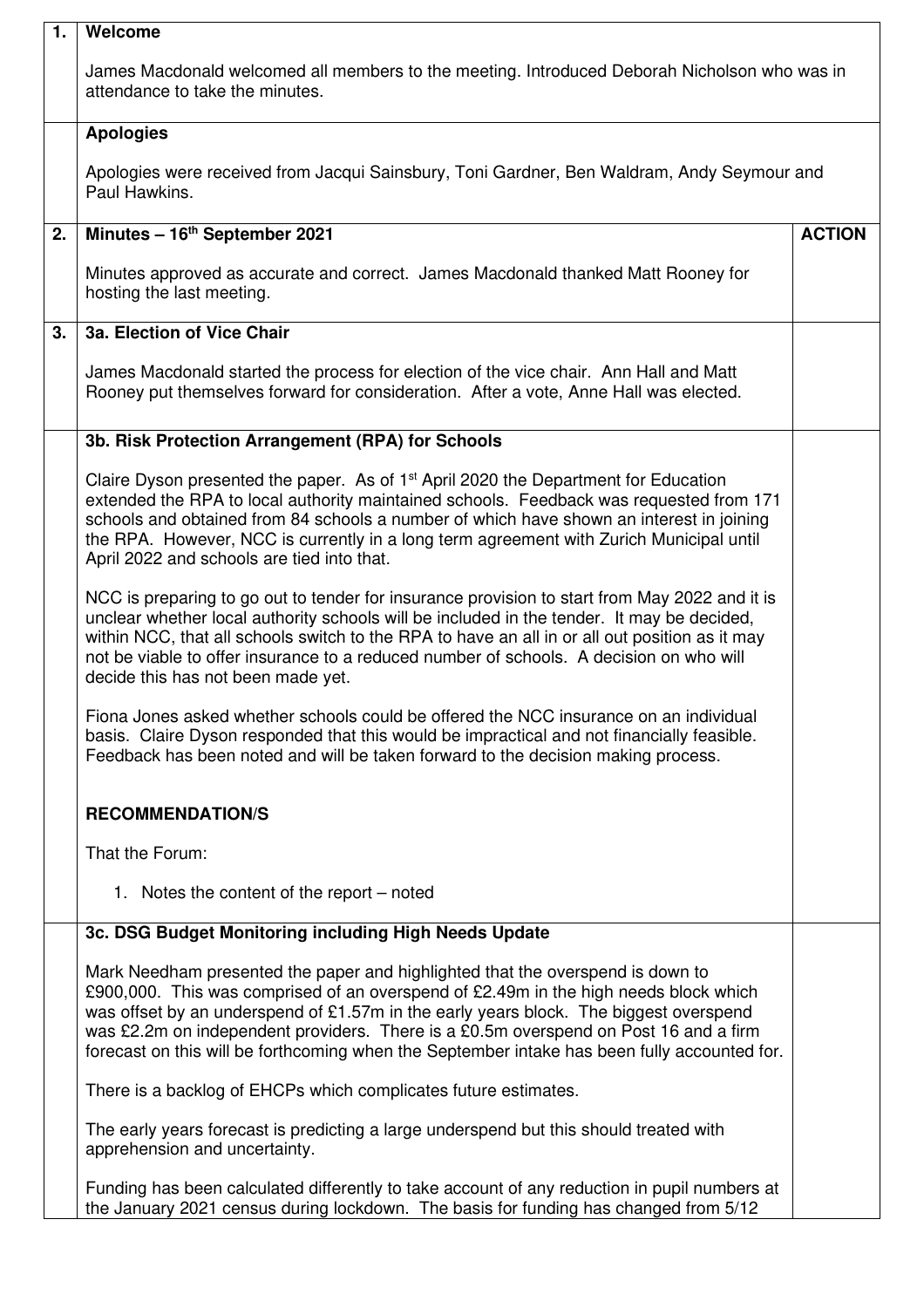January census, 7/12 of January 2022 census to being 5/12 May 2021 census and 4/12 October census and 3/12 January 2022 census in order to try and align pupil patterns. The last two censuses have not yet been formalised which makes a forecast difficult.

The funding calculation is not in the same weekly pattern. The summer term is based on 5/12 of 38 weeks which is 15.83 weeks. However, we will only make payments for 13 weeks now as the summer term numbers are usually higher. This should benefit us and is why the underspend is being shared. However, the next two censuses will work the other way round. For example, the autumn term is based on 4/12 or 12.67 weeks of funding but we will pay out for 14 so if the census is higher than predicted in the forecast tool then the underspend will go down. If it is less the underspend will go up.

The final allocation will not be published until July 2022 but we should have an indication by the time of the final accounts report in June 2022. Any underspend will be reported to Schools Forum and consideration given to distribute it.

The opening balance of reserves was £3.982m and with the carry forward and forecast it is expected to be £2.796. As we expect to use some of this to reassess Early Years payments it is likely there will be a surplus of £1.2m.

Karen Richards stressed how crucial it is for early years to get every penny they can as the hourly rate has gone up 14% since 2010 and minimum wage has gone up by 56%. It is crucial we do not hang onto it as a local authority then have to go the Secretary of Stage to get it back. I do not want to fall into the trap of it being swallowed up into DSG and they we have to apply to get it back again. Every penny should go where it needs to be.

Laura Gapski asked the cost of a week's funding. Mark reported this comes to £1.3m at a rough estimate (£50m funding / 38 weeks).

James Macdonald stated an increase in SEND funding is expected for 2022-23 and suggested that it needs to be concentrated on as he does not want to be in the situation of 2-3 years ago where a 0.5% top slice of the schools budgets had to be reallocated. He requested an update on future funding.

Mark Needham reported that between £9.5m and £10m was expected with the final amount to be confirmed in December. However, the problem is the extra EHCPs and the cost of independent sector provision is expensive. For example, last year £6m was put into the independent sector but we are still forecasting overspent by £2m due to sheer volume of children and price increase from independent providers. This is despite strategies from Marion's team trying to avoid the independent sector. However, the overspend will have to come off the 2022-23 budget.

Daniel Moore made the point where in his school he is subsidising early years provision from the main school budget.

Matt Rooney asked if the local authority is able to consider committing to increasing the internal market. Special school funding has not increased for around 6 years (\*) and there have been huge increases in costs in that time. Special schools need to be properly funded if they are expected to create new markets and work in new ways, or just retaining the pupils they already have to prevent them going into the independent sector. Problem needs to be looked at across the board. Mark Needham (\*) addressed the increase rate for special schools by Matt and mentioned that most special schools had seen an increase 2 years ago when an exercise was done to equalise the rates, St Giles (Matt's Schools) are paid above this rate, so they did not benefit two years ago. He also confirmed this issue will form part of the overall HNB budget discussion with Marion Clay (and her team) about what to do with the special school places rates with various options costed.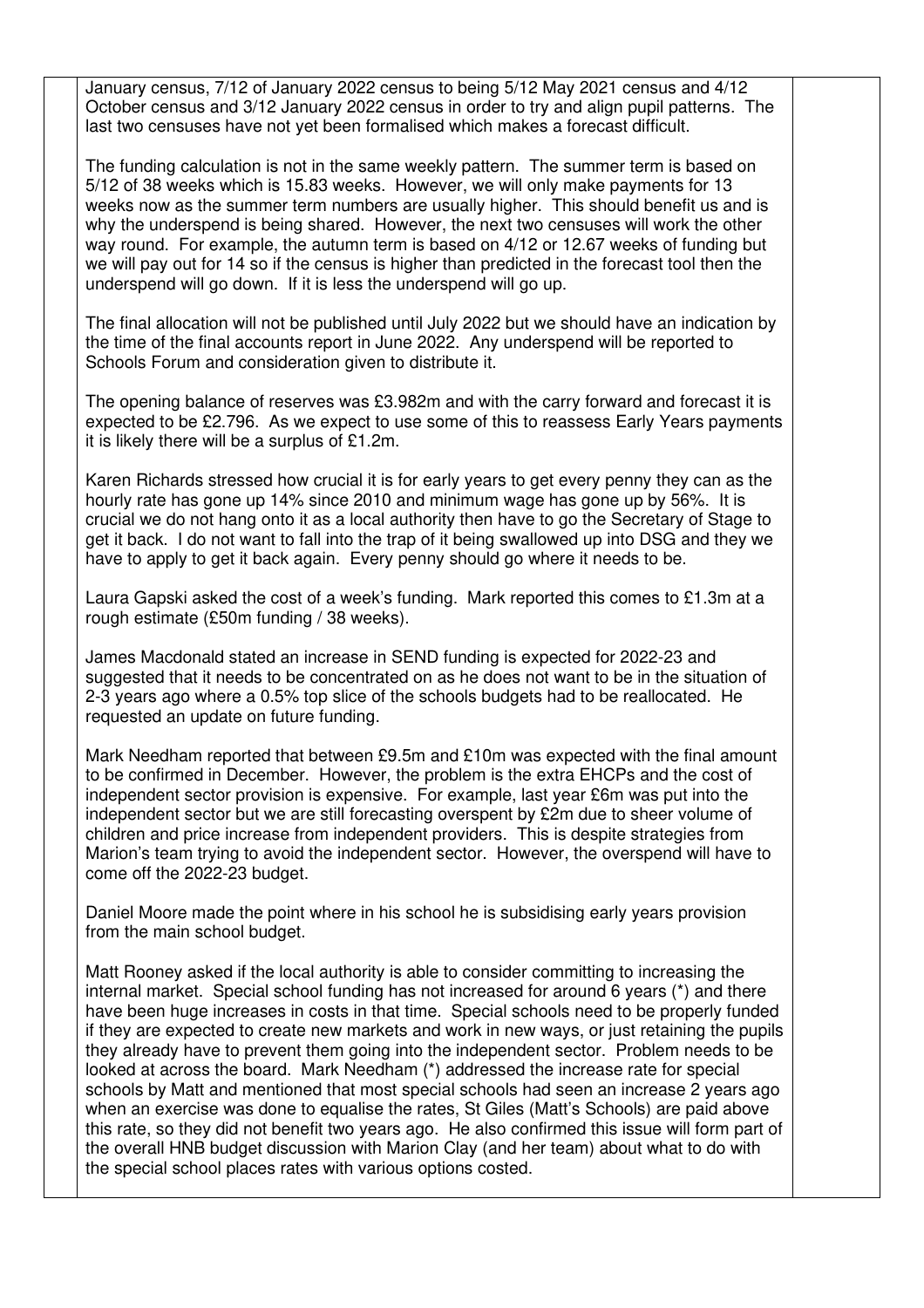Marion Clay clarified that an additional £6m was put into INM which took it from £13m to £19m and it still overspent. Provision has run out in the market. Now the council has committed £12m to building another special school. Of the £5m SEND capital allocated this year £2m had to be allocated to the expansion of Yeoman Park school and the remainder spent on projects to expand current special schools. This won't necessarily meet immediate demand. A significant amount of SEND capital was announced in the spending review but it is unknown if it will be allocated on a needs basis or if there will be a bidding round. The reality is there is a balance between working on inclusion within the wider sector and creating special school places. The additional money coming via the higher needs block will be required for place funding and that will be the best part of the £9m less the £2m overspend.

Laura Gapski queried under /overspend per term to show the different funding versus payment weeks that was explained earlier (e.g. 13 week payout Vs 15.83 funding). Mark did a rough calculation on the 3 main areas in EY and calculated the summer term was £4.3m underspent, Autumn was £1.1m over and spring was £1.7m over. Making the net forecast £1.5m underspent.

Karen Richards stated there is a rise in special needs requirements in early years which will follow through the education system.

#### **RECOMMENDATIONS**

That the Forum:

1. Note the financial contents of the report – report noted.

#### **3d. EY Funding Update**

Irene Kakoullis presented the paper on the annual consultation on the early years budget in December for funding in 2022-23. It is proposed that all of the additional funding is passed to the early years sector. NCC is not proposing to retain any this in the next financial year so the hourly rates will increase for schools and PVI settings. The consultation will be based on the current hourly rates with the view that these will go up pending the December announcement on additional funding. Approval will be sought for the underspend to go back to early years. It is appreciated that this makes it hard to plan finances. There is a quick turnaround on the consultation which will go out to schools and early years and PVI settings.

Laura stated receiving the uplift at the end of July is unhelpful to parents who have to pick up any shortfall in funding. When the funding arrives late, are settings expected to refund parents? A new system is required to determine settings open all year round. This should be raised with the Secretary of State. Post pandemic, there is no uplift for April when our overheads go up again. Settings are rapidly being lost.

Karen requested transparency from NCC that the underspend is passed on in full.

Irene Kakoulllis stated the Forum will decide if the underspend on the hourly rate will go back to early years settings.

#### **RECOMMENDATIONS**

That the Forum:

1. Consider the proposed questions for the consultation on early years funding 2022- 23. Questions considered and approved.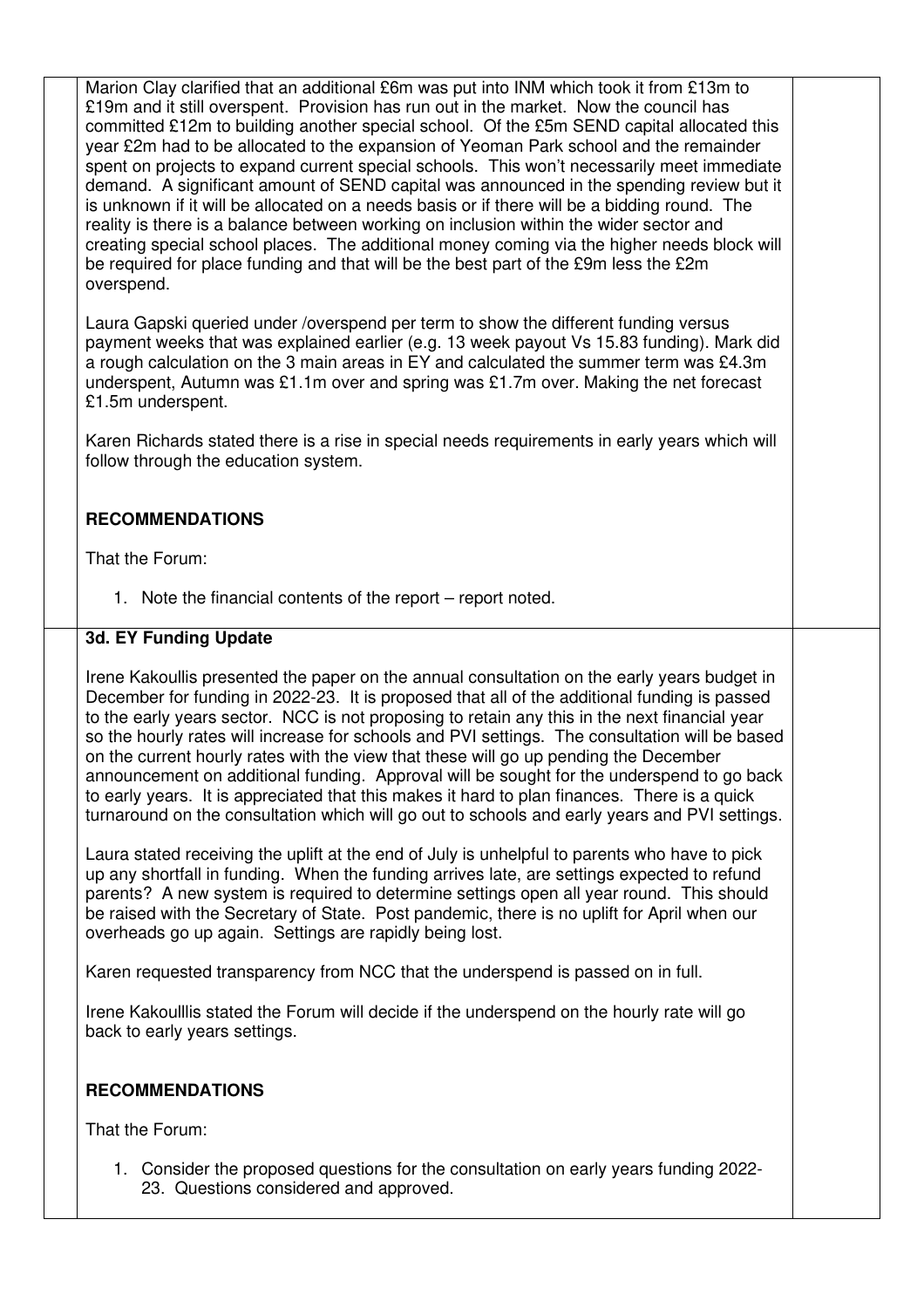|    | 3e. 2022-23 National Funding Formula (NFF) verbal update                                                                                                                                                                                                                                                                                                         |  |
|----|------------------------------------------------------------------------------------------------------------------------------------------------------------------------------------------------------------------------------------------------------------------------------------------------------------------------------------------------------------------|--|
|    | Naomi Clark presented a paper on the summary of the provisional 2022-23 Dedicated<br>Schools Grant funding allocations and changes to the National Funding Formula. Also, the<br>proposals for the 2022-23 local funding formula consultation. Figures are based on October<br>2020 census until these are updated in December. The main changes are summarised. |  |
|    | This is the final year that rates will be recorded in the APT as part of the funding formula.<br>Final adjustments will happen in 2023-24 with payments reflected in the DSG from April<br>2023.                                                                                                                                                                 |  |
|    | We are not asking for the 0.5% from the schools block but we can still do that via the Forum.                                                                                                                                                                                                                                                                    |  |
|    | A disapplication was request for Minster MPP due to no changes to the NFF MPP<br>methodology. An amendment is required to the school's 2022-23 funding.                                                                                                                                                                                                          |  |
|    | Consultation will run from last week in November to 5 December. Responses will be<br>circulated prior to next Schools Forum.                                                                                                                                                                                                                                     |  |
|    | James asked for views on addressing the affordability gap.                                                                                                                                                                                                                                                                                                       |  |
|    | <b>RECOMMENDATIONS</b>                                                                                                                                                                                                                                                                                                                                           |  |
|    | That the Forum:                                                                                                                                                                                                                                                                                                                                                  |  |
|    | 1. Approve the disapplication for the Minster School. Approved.<br>2. Consider and approve the consultation questions and timetable. Both approved.                                                                                                                                                                                                              |  |
|    | 3f. Schools Financing Scheme                                                                                                                                                                                                                                                                                                                                     |  |
|    | Naomi Clark presented an updated schools financing scheme. This will be distributed to<br>maintained schools for feedback. Once that has been received it will come back to Schools<br>Forum for approval.                                                                                                                                                       |  |
|    | <b>RECOMMENDATIONS</b>                                                                                                                                                                                                                                                                                                                                           |  |
|    | That the Forum:                                                                                                                                                                                                                                                                                                                                                  |  |
|    | 1. Note the contents of the report – report noted.                                                                                                                                                                                                                                                                                                               |  |
| 4. | <b>Any Other Business</b>                                                                                                                                                                                                                                                                                                                                        |  |
|    | James Macdonald reported a <b>consultation</b> on School Improvement Grant and encouraged<br>members to complete it on an individual basis. The consultation period is short.                                                                                                                                                                                    |  |
| 5. | <b>Confidentiality</b>                                                                                                                                                                                                                                                                                                                                           |  |
|    | There were no confidential items.                                                                                                                                                                                                                                                                                                                                |  |